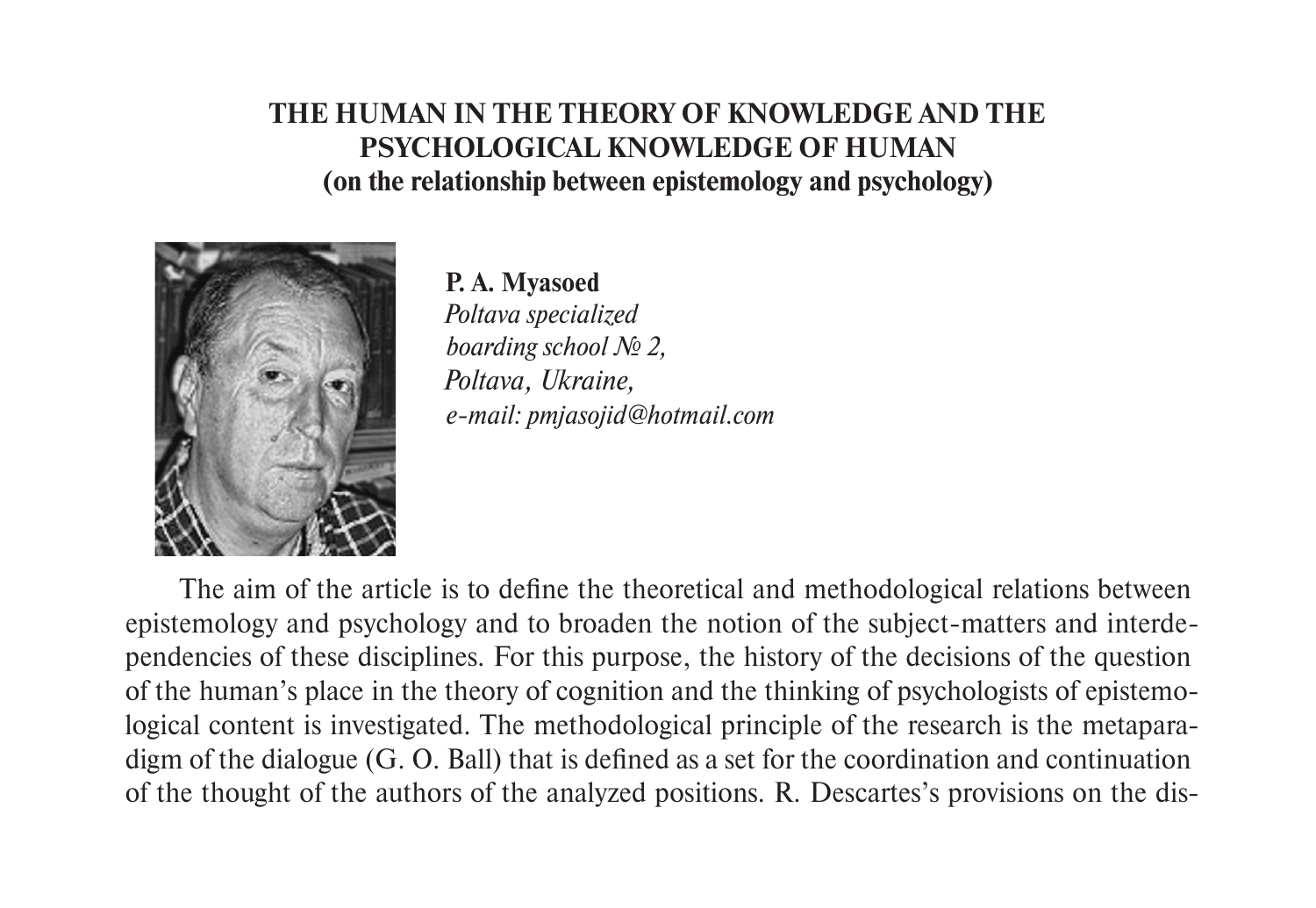united world to the incommensurable essences, B. Spinoza's ideas on the human's belonging to substance, I. Kant's conceptions about the presence of human in cognition are determinant. The subject is opposed to the object of knowledge, proclaimed by the organ of self-knowledge of the substance, the object is declared as it appears in the subject's thinking. Subjectocentrism is opposed by substantialism and processualism, dualism – by a common and particular form of monism. The theory of cognition as a historical process of G. W. F. Hegel is the starting point of the path from the relation «subject – object» to the relation «thinking – being», from the classical to the nonclassical epistemology, represented by the ideas of K. Marx, H. Bergson, E. Husserl, M. Heidegger, M. Foucault, M. K. Mamardashvili. The ideas of K. Popper, I. Prigogine, V. S. Stepin in the philosophy of science become significant of the emergence of epistemology at the post-nonclassical level of development. The refraction of the ideas of epistemology in the thinking of the founders of the existential (L. Binswanger), Marxist (A. N. Leontiev), humanistic (A. Maslow) and cultural-humanistic (V. A. Romenetz) psychology are traced. The principal importance of dialogue between V. A. Romenetz and S. L. Rubinshtein about the mode of being of human in the world for understanding the place of human in cognition. The common in epistemology and psychology is the movement from dualism to more and more meaningful monism with the subsequent human-centrism that appears at the post-nonclassical stage of the history of each of the disciplines and takes into account the objective place of human in the world. A view on cognition as a historical-logical-psychological process is asserted, the significance of the general philosophical idea of the identity of thinking and being for understanding the place of human in cognition and the special role of epistemological thinking in psychology is revealed. It is shown that in the investigation of psychological cognition of concepts of the subject, object and author of the theory of knowledge form one row; that the mutual enrichment of epistemology and psychology creates the possibility of the theory of knowledge of human, that is necessary for the sciences of the anthropological circle.

**Keywords:** epistemology, psychology, metaparadigm of dialogue, subjective, objective, thinking, being, problem of human, psychology subject-matter, human cognition theory, S. L. Rubinshtein, V. A. Romenetz.

## DOI: 10.7868/S181926531803007X

**Citation:** Mуаsoed P. A. (2018) Čelovek v teorii poznaniâ i psihologičeskoe poznanie čeloveka (k voprosu o sootnošenii èpistemologii i psihologii) [The human in the theory of knowledge and the psychological knowledge of human (on the relationship between epistemology and psychology)] // Metodologiâ i istoriâ psihologii. Iss. 3. P. 105–126.

#### **References**

*Allahverdân A. G., Moškova G. Û., Ûrevič A. V., Âroševskij M. G.* (1998) Psihologiâ nauki. M.: Moskovskij psihologo-pedagogičeskij institut; Izd-vo «Flinta».

*Asmolov A. G.* (2007) Psihologiâ ličnosti: kul'turno-istoričeskoe ponimanie razvitiâ čeloveka. M.: Smysl; Akademiâ.

*Ball G. A.* (2006) Psihologiâ v raciogumanističeskoj perspektive. Izbr. raboty. K.: Osnova.

*Binsvanger L.* (2001) Èkzistencial'no-analitičeskaâ škola mysli // Èkzistencial'naâ psihologiâ / pod red. R. Mèâ i dr. M.: Aprel' Press; ÈKSMO-Press. C. 308–332.

*Bishop M. A., Trout J. D.* (2005) Epistemology and the psychology of human judgment. Oxford: Oxford University Press, Inc.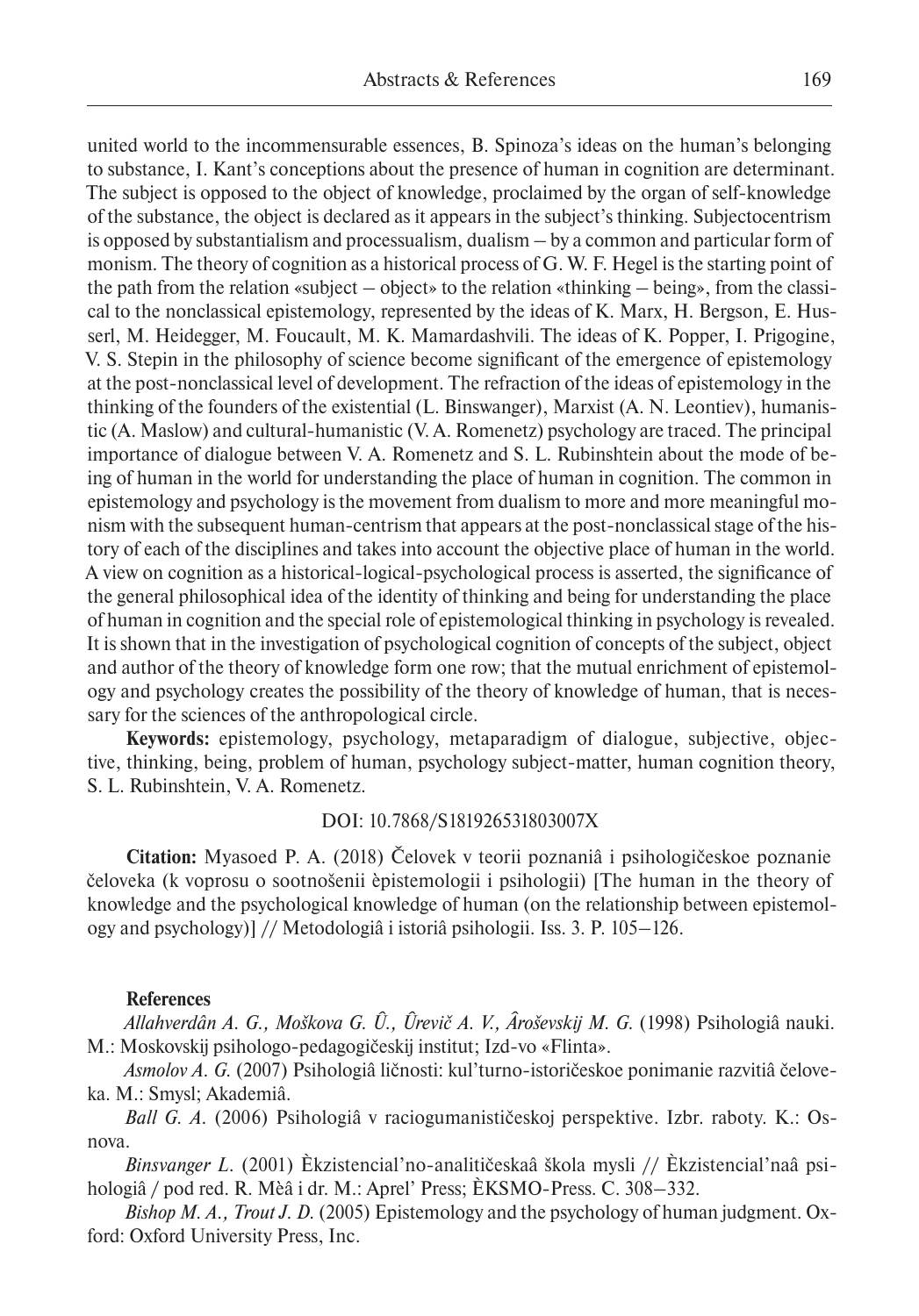*Corlett J. A.* (1991) Some connections between epistemology and cognitive psychology // New ideas in psychology. V. 9. Is. 3. P. 285–306.

*Fenici M.* (2009) Psychology and psychologies: wich epistemology? // Humana. Mente. Is. 11. / M. Fenici (Ed.). P. V–XV.

*Goldman A. I.* (1990) The relation between epistemology and psychology // Philosophy, mind and cognitive inquiry / D. J. Cole at al. (Eds.). Kluwer academic publisher. R. 305– 344.

*Gusel'ceva M. S.* (2016) Tvorčestvo V. A. Romenca v èvolûcii psihologičeskogo znaniâ // Akademìk V. A. Romenec': tvorčìst' ì pracì / uporâd. P. A. M‵âsoïd; vìdp. red. L. O. Šatirko. K.: Libìd'. S. 146–170.

*Lektorskij V. A.* (2001) Èpistemologiâ klassičeskaâ i neklassičeskaâ. M.: Èditorial URSS. *Leont'ev A. N.* (1983) Deâtel'nost'. Soznanie. Ličnost' // A. N. Leont'ev. Izbr. psihol. proizv.: v 2 t. T. 2. M.: Pedagogika. C. 94–231.

*Leont'ev D. A.* (2008) Neklassičeskij podhod v naukah o čeloveke i transformaciâ psihologičeskogo znaniâ // Psihologiâ, lingvistika i meždisciplinarnye svâzi: sb. nauč. rabot k 70 letiû so dnâ roždeniâ Alekseâ Alekseeviča Leont'eva / pod red. T. V. Ahutinoj, D. A. Leont'eva. M.: Smysl. S. 205–225.

*Loginova N. A.* (2017) Problema čeloveka v sovremennoj rossijskoj psihologii // Institut psihologii Rossijskoj akademii nauk. Čelovek i mir. № 1. S. 81–110.

*Maslou A.* (1997) Psihologiâ bytiâ. M.: Refl-buk; K.: Vakler.

*Maslow A.* (1966) The psychology of science: a reconnaissance. N.Y.: Harper & Row.

*Mâsoed P. A.* (2009) S. L. Rubinštejn: ideâ živogo čeloveka v psihologii // Voprosy psihologii. № 4. S. 108–118.

*Mâsoed P. A.* (2010) Istoriâ, logika i psihologiâ «parallelogramma Leont'eva» // Voprosy psihologii. № 6. S. 113–124.

*Mâsoed P. A.* (2013) Tvorčeskoe nasledie V. A. Romenca v istoriko-psihologičeskom znanii // Psihologičeskij žurnal. № 3. S. 51–59.

*Mâsoed P. A.* (2015a) Kategoriâ praktiki i metodologii psihologii // Voprosy psihologii. № 3. S. 106–115.

*Mâsoed P. A.* (2015b) Plûralizm i monizm v metodologii psihologii // Metodologiâ sovremennoj psihologii. Vyp. 5. / pod red. V. V. Kozlova i dr. M.; Âroslavl': ÂrGU; LKIISI; MAPN. S. 146–159.

*Mazilov V. A.* (2006) O predmete psihologii // Metodologiâ i istoriâ psihologii. Vyp. 1. S. 55–72.

*Piaže Ž.* (1994) Genetičeskaâ èpistemologiâ // Voprosy filosofii. № 5. S. 54–63.

*Rojs Dž. R.* (2006) Èpistemologiâ psihologičeskaâ // R. Korsini, A. Auèrbah. Psihologičeskaâ ènciklopediâ. SPb.: Piter. S. 1788.

*Romenec' V. A.* (1972) Analìz tvorčogo procesu // Fìlosofs'ka dumka. № 1. S. 52–62.

*Romenec' V. A., Manoha Ì. P.* (1998) Ìstorìâ psihologìï XX stolìttâ. K.: Libìd'.

*Rubinštejn S. L.* (1973) Teoretičeskie voprosy psihologii i problema ličnosti // S. L. Rubinštejn. Problemy obŝej psihologii. M.: Pedagogika. S. 241–252.

*Rubinštejn S. L.* (2003) Čelovek i mir // S. L. Rubinštejn. Bytie i soznanie. Čelovek i mir. SPb: Piter. C. 281–426.

*Sokolova E. E.* (2001) «Neklassičeskaâ» psihologiâ A. N. Leont'eva i ego školy // Psihologičeskij žurnal. № 6. S. 14–24.

*Stepin V. S.* (2004) Važno, čtoby rabota ne prekraŝalas': besedy // Voprosy filosofii. № 9. S. 16–71.